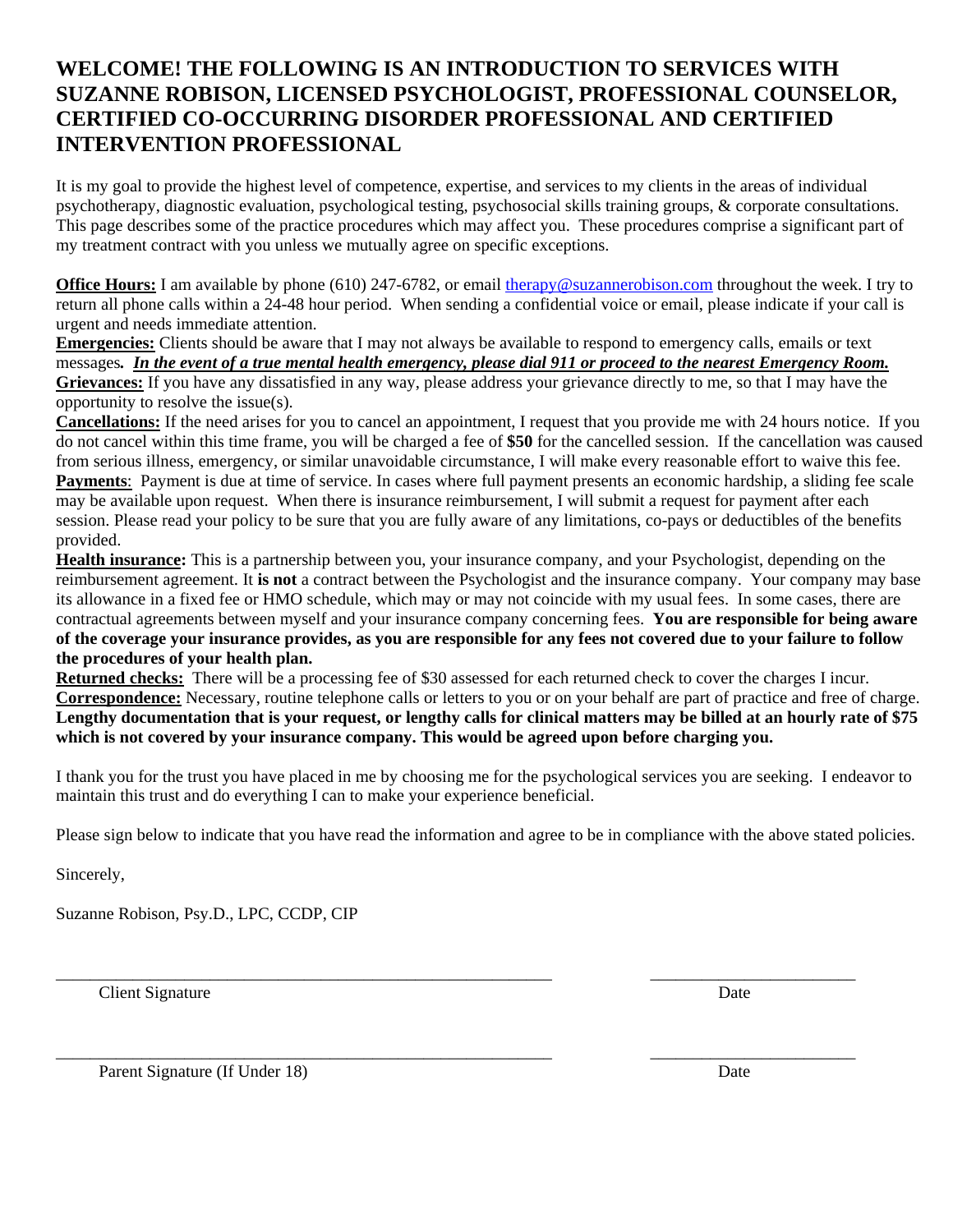**Suzanne Robison, Psy.D., LPC, CCDP, CIP** ACCT ID#

## *Client Record*

|  | <i><b>Administrative</b></i> |  |
|--|------------------------------|--|
|  |                              |  |

| Sex: M__ F__ Spouse/Guardian/Parent : ______________________________DOB: __/__/__                                                                                                                                                                                                                                                                                                                                                                                                                                                                                                                                                                                                                                                                                                                                                                                                                                        |  |                                     |      |  |  |  |
|--------------------------------------------------------------------------------------------------------------------------------------------------------------------------------------------------------------------------------------------------------------------------------------------------------------------------------------------------------------------------------------------------------------------------------------------------------------------------------------------------------------------------------------------------------------------------------------------------------------------------------------------------------------------------------------------------------------------------------------------------------------------------------------------------------------------------------------------------------------------------------------------------------------------------|--|-------------------------------------|------|--|--|--|
|                                                                                                                                                                                                                                                                                                                                                                                                                                                                                                                                                                                                                                                                                                                                                                                                                                                                                                                          |  |                                     |      |  |  |  |
|                                                                                                                                                                                                                                                                                                                                                                                                                                                                                                                                                                                                                                                                                                                                                                                                                                                                                                                          |  |                                     |      |  |  |  |
|                                                                                                                                                                                                                                                                                                                                                                                                                                                                                                                                                                                                                                                                                                                                                                                                                                                                                                                          |  |                                     |      |  |  |  |
| Emergency Contact:_____________________Emergency phone#:________________________                                                                                                                                                                                                                                                                                                                                                                                                                                                                                                                                                                                                                                                                                                                                                                                                                                         |  |                                     |      |  |  |  |
| <b>FINANCIAL INFORMATION (must be completed):</b>                                                                                                                                                                                                                                                                                                                                                                                                                                                                                                                                                                                                                                                                                                                                                                                                                                                                        |  |                                     |      |  |  |  |
| Name of Policy Holder:<br><u>SS # of guarantor</u>                                                                                                                                                                                                                                                                                                                                                                                                                                                                                                                                                                                                                                                                                                                                                                                                                                                                       |  |                                     |      |  |  |  |
| Identification #___________________Group #________Guarantor DOB__/__/___                                                                                                                                                                                                                                                                                                                                                                                                                                                                                                                                                                                                                                                                                                                                                                                                                                                 |  |                                     |      |  |  |  |
|                                                                                                                                                                                                                                                                                                                                                                                                                                                                                                                                                                                                                                                                                                                                                                                                                                                                                                                          |  |                                     |      |  |  |  |
| Authorization to Obtain / Release Information from Primary Care Physician<br>Please check on (must be completed)<br>[] I authorize [] I DO NOT authorize [] No PCP                                                                                                                                                                                                                                                                                                                                                                                                                                                                                                                                                                                                                                                                                                                                                       |  |                                     |      |  |  |  |
| Suzanne Robison, Psy.D., CCDP, LPC, CIP to release the reason for seeking treatment, treatment plan, diagnosis<br>pertaining to my treatment during the period beginning __________ and ending 1(one) year after, thereafter. This<br>information is needed for the purpose of coordinating treatment. These records are to be released to my primary<br>care physician. I have been informed that I have the right to revoke consent at any time by oral and written request,<br>except to the extent that action has been taken in reliance on the authorization. I have been informed of my rights,<br>subject to chapter 7100.111.3 of the Pennsylvania Mental Health Procedures Act and/ or subject to Pennsylvania<br>Drug and Alcohol Abuse Control Act, to inspect the material to be released. This form has been fully explained<br>and I certify that I understand its contents and have been offered a copy. |  |                                     |      |  |  |  |
| Signature of Client Date<br>Or Guardian of Client if Under 18 years of age                                                                                                                                                                                                                                                                                                                                                                                                                                                                                                                                                                                                                                                                                                                                                                                                                                               |  | <b>Signature of Witness</b>         | Date |  |  |  |
| Primary Care Physician Name: 1988. The Contract of the Care Physician Name: 1988. The Contract of the Contract of the Contract of the Contract of the Contract of the Contract of the Contract of the Contract of the Contract                                                                                                                                                                                                                                                                                                                                                                                                                                                                                                                                                                                                                                                                                           |  |                                     |      |  |  |  |
|                                                                                                                                                                                                                                                                                                                                                                                                                                                                                                                                                                                                                                                                                                                                                                                                                                                                                                                          |  | $\text{City}/\text{St}/\text{Zip:}$ |      |  |  |  |
|                                                                                                                                                                                                                                                                                                                                                                                                                                                                                                                                                                                                                                                                                                                                                                                                                                                                                                                          |  |                                     |      |  |  |  |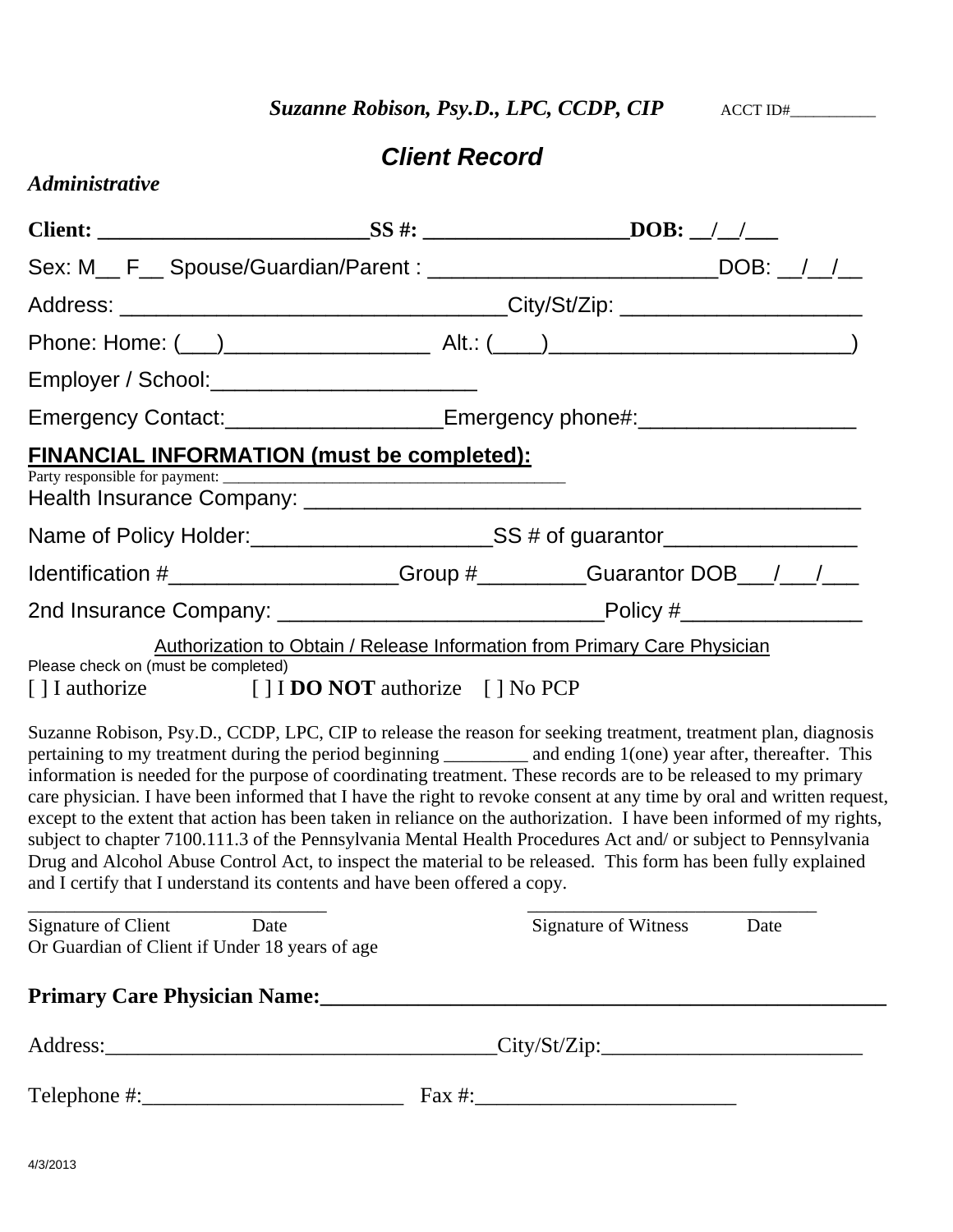ACCT: \_\_\_\_\_\_\_\_\_\_

#### **Suzanne Robison, Psy.D., LPC, CCDP, CIP**   *Informed Consent for Treatment*

I have chosen to receive treatment services under a benefit plan managed by my insurance company, or paid for by myself. My choice has been voluntary and I understand that I may terminate therapy at anytime.

I know my treatment is provided by Suzanne Robison, Licensed Psychologist, Licensed Professional Counselor, Certified Co-Occurring Disorder Professional, & Certified Intervention Professional.

 I understand that there is no assurance that I will feel better. Because psychotherapy is a cooperative effort between me and my Psychologist, I will work with my Psychologist in a cooperative manner to resolve my difficulties.

 I understand that during the course of my treatment, material may be discussed which will be upsetting in nature and that this may be necessary to help me resolve my problems.

 I understand that records and information collected about me will be held or released in accordance with state laws regarding confidentiality of such records and information.

 I understand that state and local laws require that require that my Psychologist reports all cases of abuse and neglect of minors or vulnerable adults.

 I understand that state and local laws require that my Psychologist reports all cases in which there exists an imminent danger to self or others.

 I understand that there may be other circumstances in which the law requires my Psychologist to disclose confidential information.

 I understand that I may be contacted by my insurance company, or its managed care component, (I) to ensure continuity and quality of my treatment and/or (II) after the completion of treatment, to assess the outcome of treatment.

 I have read and had explained to me the basic rights of individuals, who seek such services. These rights include:

- 1. The right to be informed of the various steps and activities involved in receiving services.
- 2. The right to confidentiality under federal and state laws relating to the receipt of services.
- 3. The right to humane care and protection from harm, abuse, or neglect.
- 4. The right to make an informed decision whether to accept or refuse treatment.
- 5. The right to contact and consult with counsel at my expense.
- 6. The right to select practitioners of my choice at my expense.

**I understand that my Psychologist and my insurance company and/or their managed care company may exchange any and all information pertaining to my therapy, to the extent such disclosure is necessary for claims processing, case management, coordination of treatment, quality assurance or utilization review purposes**. I understand that I can revoke my consent at any time except to the extent that treatment has already been rendered or that action has been taken in reliance on this consent, and that if I do not revoke this consent, it will expire automatically one year after all claims for treatment have been paid as provided in the benefit plan.

**Please note: If you are divorced or separated and are the parent of a child under the age of 14 seeking treatment for your child and you share legal custody with the other parent; both parents must sign the consent form for the child to receive psychotherapy.** 

#### *My Signature Below Indicates that I have read, understand, and been offered a copy of this consent.*

\_\_\_\_\_\_\_\_\_\_\_\_\_\_\_\_\_\_\_\_\_\_\_\_\_\_\_\_\_\_\_\_\_\_\_\_\_\_\_ \_\_\_\_\_\_\_\_\_\_\_\_\_\_\_\_\_\_\_\_\_\_\_\_\_\_\_\_\_\_\_\_\_\_\_

Signature of Client **Date** 

\_\_\_\_\_\_\_\_\_\_\_\_\_\_\_\_\_\_\_\_\_\_\_\_\_\_\_\_\_\_\_\_\_\_\_\_\_\_\_ \_\_\_\_\_\_\_\_\_\_\_\_\_\_\_\_\_\_\_\_\_\_\_\_\_\_\_\_\_\_\_\_\_\_\_ Signature of Parent if under 14 Date

Psychotherapy is not easily described in general statements. It varies depending on the personality of both the Psychologist and you, the Client; and the particular problems which you, the Client brings. There are a number of different approaches, which can be utilized to address the problems you hope to address. It is not like visiting a medical doctor, in that psychotherapy or psychological counseling, requires a very active effort on your part. In order to be most successful, you will have to work on things talked about both during sessions and at home.

Psychotherapy has both benefits and risks. Risks sometimes include experiencing uncomfortable feelings such as sadness, guilt, anxiety, anger and frustration, loneliness and helplessness. Psychotherapy often requires discussing unpleasant aspects of your life. Psychotherapy has also been shown to have benefits for people who undertake it. Therapy often leads to a significant reduction in feelings of distress, better relationships, and resolutions of specific problems. But there are no guarantees about what will happen.

**The first few sessions will involve an evaluation of your needs. At the end of the evaluation you will be offered some initial impressions of what the work will include and the initial treatment plan to follow, if you decide to continue. You should evaluate this information along with your own assessment about whether you feel comfortable working with our practice. Therapy involves a large commitment of time, money, and energy, so you should be very careful about the Psychologist you select. If you have questions about our procedures, they should be discussed whenever they arise. If your doubts persist, we would be happy to help you secure an appropriate consultation with another mental health provider.** April 2013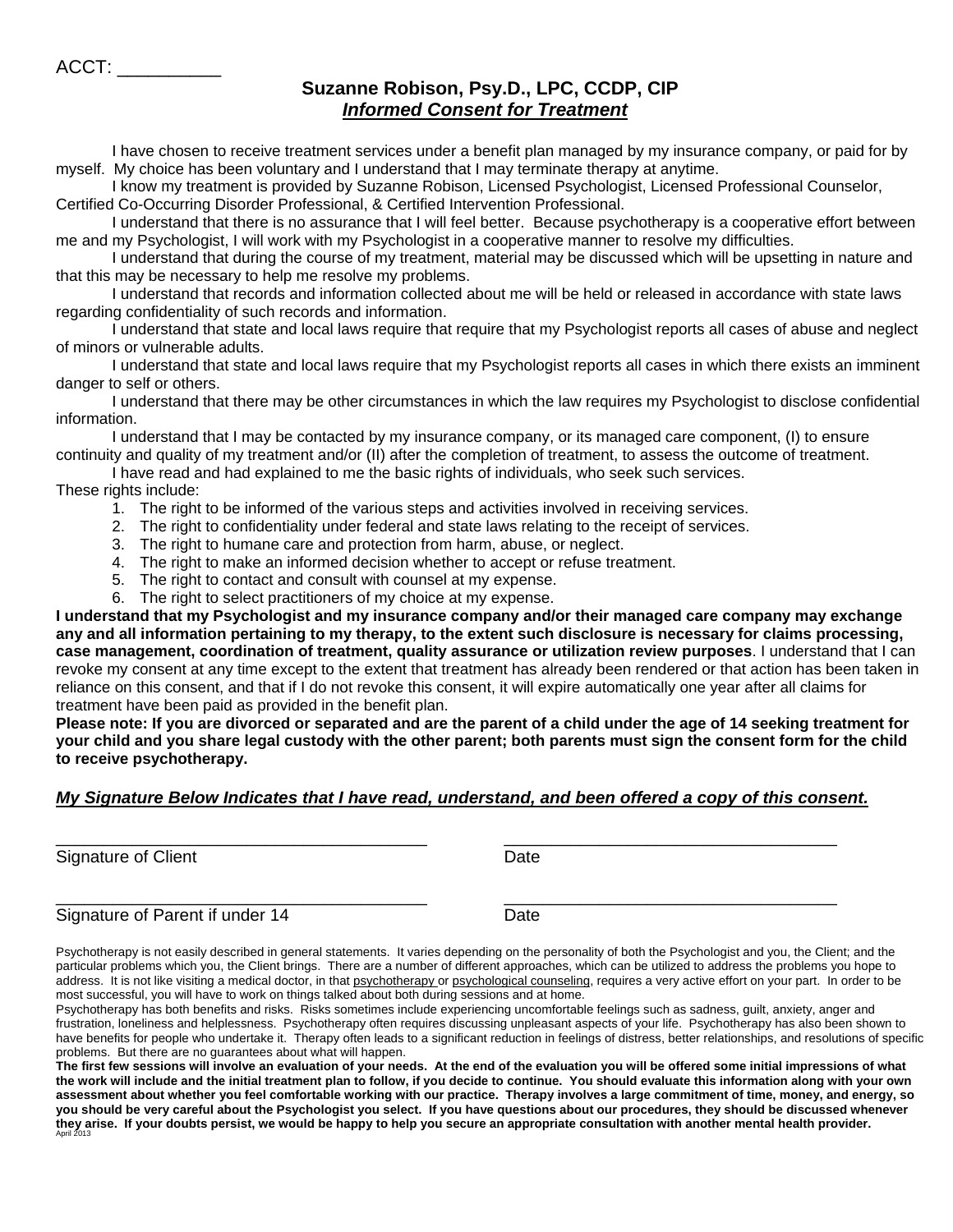#### **Suzanne Robison, Psy.D., LPC, CCDP, CIP Members' Rights and Responsibilities Statement**

|                       | <b>Statement of Members' Rights</b>                                    |                            | <b>Statement of Members' Responsibilities</b>                                  |  |  |  |
|-----------------------|------------------------------------------------------------------------|----------------------------|--------------------------------------------------------------------------------|--|--|--|
| $\blacktriangleright$ | Members have the right to be treated                                   | $\blacktriangleright$      | Members have the responsibility to treat those                                 |  |  |  |
|                       | with dignity and respect.                                              |                            | giving them care with dignity and respect.                                     |  |  |  |
| $\blacktriangleright$ | Members have the right to fair                                         | $\blacktriangleright$      | Members have the responsibility to give provider                               |  |  |  |
|                       | treatment. This is regardless of their                                 |                            | information they need. This is so they can deliver                             |  |  |  |
|                       | race, religion, gender, ethnicity, age,                                |                            | the best possible care.                                                        |  |  |  |
|                       | disability or source of payment.                                       | $\blacktriangleright$      | Members have the responsibility to ask their                                   |  |  |  |
| $\blacktriangleright$ | Members have the right to have their                                   |                            | providers questions about their care. This is so                               |  |  |  |
|                       | treatment and other member                                             |                            | they can understand their care and their role in                               |  |  |  |
|                       | information kept private. Only by law,                                 |                            | that care.                                                                     |  |  |  |
|                       | may records be released without                                        | ➤                          | Members have the responsibility to follow their                                |  |  |  |
|                       | member permission.                                                     |                            | treatment plans for their care. The plan of care is                            |  |  |  |
| ➤                     | Members have the right to easily                                       |                            | to be agreed upon by the member and provider.                                  |  |  |  |
|                       | access care in a timely fashion.                                       | $\blacktriangleright$      | Members have the responsibility to follow the                                  |  |  |  |
| ➤                     | Members have the right to know all                                     |                            | agreed upon medication plan.                                                   |  |  |  |
|                       | about their treatment choices. This is                                 | ➤                          | Members have the responsibility to tell their                                  |  |  |  |
|                       | regardless of cost or coverage by the                                  |                            | provider about medication changes, including                                   |  |  |  |
|                       | member's benefit plan.                                                 |                            | medications given to them by others.                                           |  |  |  |
| $\blacktriangleright$ | Members have the right to share in                                     | $\blacktriangleright$      | Members have the responsibility to keep their                                  |  |  |  |
|                       | developing their plan of care.                                         |                            | appointments. Members should call their                                        |  |  |  |
| $\blacktriangleright$ | Members have the right to information                                  |                            | providers as soon as possible if they need to                                  |  |  |  |
|                       | in a language they can understand.                                     |                            | cancel visits.                                                                 |  |  |  |
| ➤                     | Members have the right to have a clear                                 | $\blacktriangleright$      | Members have the responsibility to let their                                   |  |  |  |
|                       | explanation of their treatment options                                 |                            | provider know when the treatment plan no longer                                |  |  |  |
|                       | and condition.                                                         |                            | works for them.                                                                |  |  |  |
| ➤                     | Members have the right to information                                  | $\blacktriangleright$      | Members have the responsibility to let their                                   |  |  |  |
|                       | about Magellan, it's practitioners,                                    | $\blacktriangleright$      | provider know about problems with paying fees.                                 |  |  |  |
| $\blacktriangleright$ | services and role in treatment process.                                |                            | Members have the responsibility to not take<br>actions that could harm others. |  |  |  |
|                       | Members have the right to get<br>information about clinical guidelines |                            | Members have the responsibility to report abuse.                               |  |  |  |
|                       | used in providing and managing their                                   | $\blacktriangleright$<br>≻ | Members have the responsibility to report fraud.                               |  |  |  |
|                       | care.                                                                  | $\blacktriangleright$      | Members have the responsibility to openly report                               |  |  |  |
| $\blacktriangleright$ | Members have the right to information                                  |                            | concerns about the quality of care.                                            |  |  |  |
|                       | about the providers work history and                                   |                            |                                                                                |  |  |  |
|                       | training.                                                              |                            |                                                                                |  |  |  |
|                       | Members have the right to know about                                   |                            |                                                                                |  |  |  |
|                       | advocacy and community groups and                                      |                            | <b>Client Signature (if 14 or above)</b>                                       |  |  |  |
|                       | prevention services.                                                   |                            |                                                                                |  |  |  |
|                       | $\triangleright$ Members have the right to provide                     |                            |                                                                                |  |  |  |
|                       | input on insurance policies and                                        |                            |                                                                                |  |  |  |
|                       | services.                                                              |                            | Parent Signature (if under 18)                                                 |  |  |  |
| ➤                     | Members have the right to freely file a                                |                            |                                                                                |  |  |  |
|                       | complaint, grievance or appeal and to                                  |                            |                                                                                |  |  |  |
|                       | learn how to do so.                                                    |                            | Date ______________ MHP Initials                                               |  |  |  |
| ➤                     | Members have the right to know about                                   |                            |                                                                                |  |  |  |
|                       | the laws that relate to their rights and                               |                            |                                                                                |  |  |  |
|                       | responsibilities.                                                      |                            |                                                                                |  |  |  |
| $\blacktriangleright$ | Members have the right to know of                                      |                            |                                                                                |  |  |  |
|                       | their rights and responsibilities in the                               |                            |                                                                                |  |  |  |
|                       | treatment process.                                                     |                            | 0.4/05/2013                                                                    |  |  |  |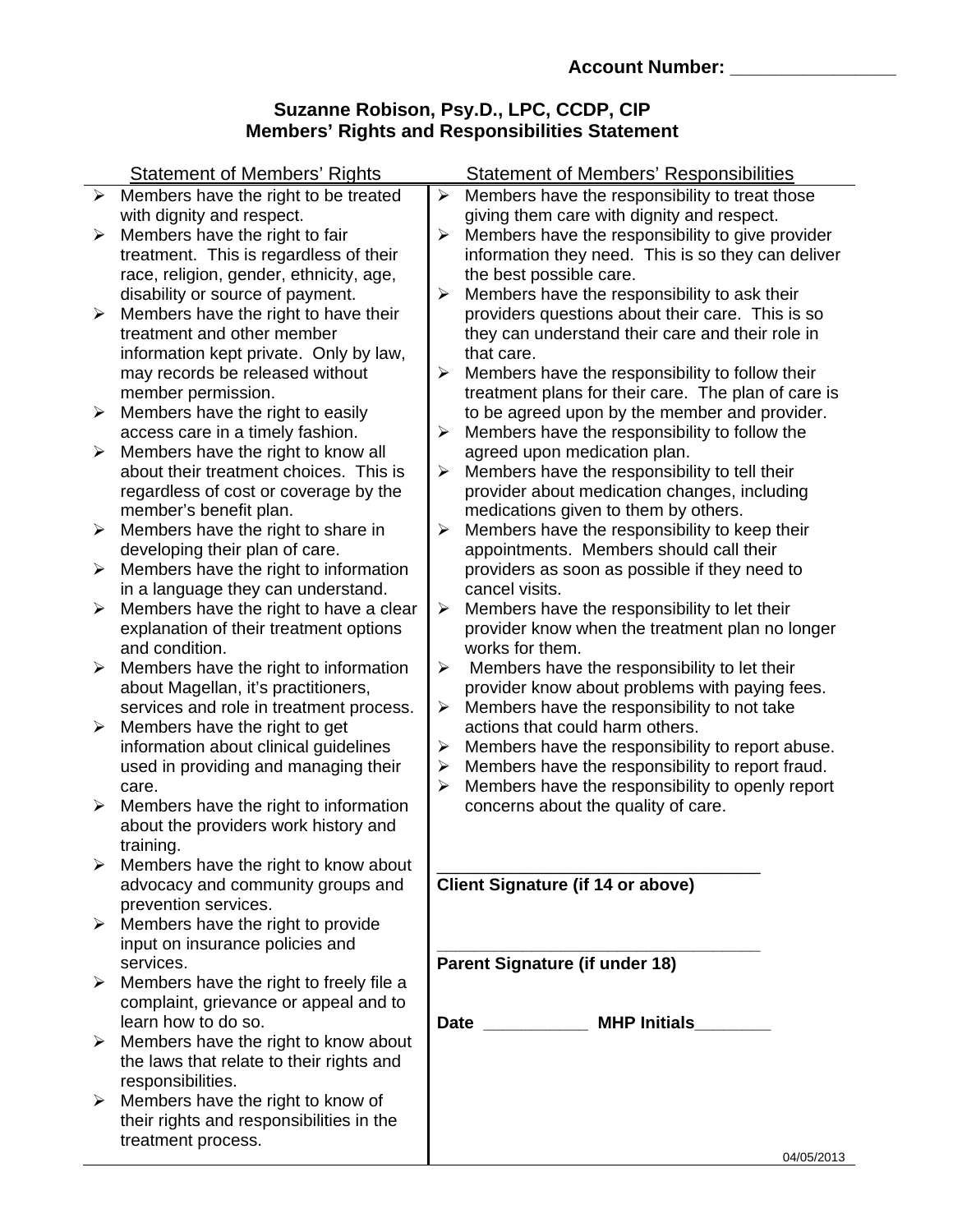#### **HIPAA Privacy Notice: PENNSYLVANIA NOTICE FORM**

Notice of Policies and Practices to Protect the Privacy of Your Health Information

THIS NOTICE DESCRIBES HOW PSYCHOLOGICAL AND MEDICAL INFORMATION ABOUT YOU MAY BE USED AND DISCLOSED BY SUZANNE ROBISON, PSY.D., LPC, CCDP AND HOW YOU CAN GET ACCESS TO THIS INFORMATION. PLEASE REVIEW IT CAREFULLY.

#### **I. Uses and Disclosures for Treatment, Payment, and Health Care Operations**

Suzanne Robison, Psy.D., LPC, CCDP may *use or disclose your protected health information (PHI), for treatment, payment, and health care operations purposes with your consent.* To help clarify these terms, here are some definitions:

- *"PHI"* refers to information in your health record that could identify you.
- *"Treatment, Payment and Health Care Operations"*
	- o *Treatment* is when I provide, coordinate or manage your health care and other services related to your health care. An example of treatment would be when I consult with another health care provider, such as your family physician or another psychologist.
	- o *Payment* is when I obtain reimbursement for your healthcare. Examples of payment are when I disclose your PHI to your health insurer to obtain reimbursement for your health care or to determine eligibility or coverage.
	- o *Health Care Operations* are activities that relate to the performance and operation of our practice. Examples of health care operations are quality assessment and improvement activities, business-related matters such as audits and administrative services, and case management and care coordination.
- *"Use"* applies only to activities within our group practice such as sharing, employing, applying, utilizing, examining, and analyzing information that identifies you.
- *"Disclosure"* applies to activities outside of our practice group, such as releasing, transferring, or providing access to information about you to other parties.

#### **II. Uses and Disclosures Requiring Authorization**

*Suzanne Robison, Psy.D., LPC, CCDP* may use or disclose PHI for purposes outside of treatment, payment, and health care operations when your appropriate authorization is obtained. An *"authorization"* is written permission above and beyond the general consent that permits only specific disclosures. In those instances when I am asked for information for purposes outside of treatment, payment and health care operations, I will obtain an authorization from you before releasing this information. I will also need to obtain an authorization before releasing your psychotherapy notes. *"Psychotherapy notes"* are notes made about conversations during a private, group, joint, or family counseling session, which are kept separate from the rest of your medical record. These notes are given a greater degree of protection than PHI.

You may revoke all such authorizations (of PHI or psychotherapy notes) at any time, provided each revocation is in writing. You may not revoke an authorization to the extent that (1) I have relied on that authorization; or (2) if the authorization was obtained as a condition of obtaining insurance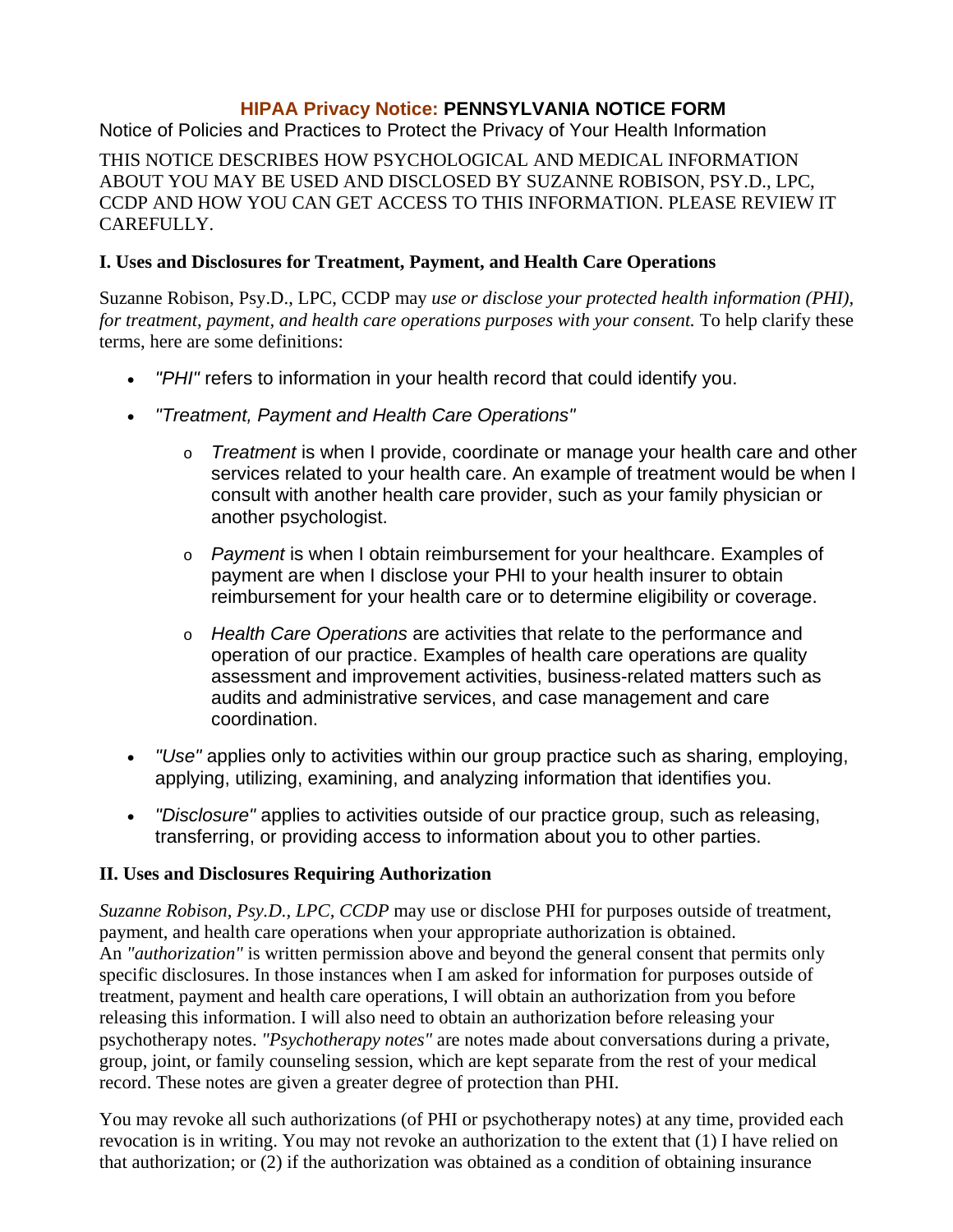coverage, and the law provides the insurer the right to contest the claim under the policy.

#### **III. Uses and Disclosures with Neither Consent nor Authorization**

I may use or disclose PHI without your consent or authorization in the following circumstances:

**Child Abuse:** If I have reasonable cause, on the basis of our professional judgment, to suspect abuse of children with whom I come into contact in my professional capacity, I are required by law to report this to the Pennsylvania Department of Public Welfare.

**Adult and Domestic Abuse:** If I have reasonable cause to believe that an older adult is in need of protective services (regarding abuse, neglect, exploitation or abandonment), I may report such to the local agency which provides protective services.

**Judicial or Administrative Proceedings:** If you are involved in a court proceeding and a request is made about the professional services provided you or the records thereof, such information is privileged under state law, and I will not release the information without your written consent, or a court order. The privilege does not apply when you are being evaluated for a third party or where the evaluation is court ordered. You will be informed in advance if this is the case.

**Serious Threat to Health or Safety:** If you express a serious threat, or intent to kill or seriously injure an identified or readily identifiable person or group of people, and I determine that you are likely to carry out the threat, I must take reasonable measures to prevent harm. Reasonable measures may include directly advising the potential victim of the threat or intent.

**Worker's Compensation:** If you file a worker's compensation claim, I will be required to file periodic reports with your employer which shall include, where pertinent, history, diagnosis, treatment, and prognosis.

#### **IV. Patient's Rights and Psychologist Duties**

Patient's Rights:

*Right to Request Restrictions —* You have the right to request restrictions on certain uses and disclosures of protected health information about you. However, I am not required to agree to a restriction you request.

*Right to Receive Confidential Communications by Alternative Means and at Alternative Locations —* You have the right to request and receive confidential communications of PHI by alternative means and at alternative locations. (For example, you may not want a family member to know that you are seeing me. Upon your request, I will send your bills to another address.)

*Right to Inspect and Copy —* You have the right to inspect or obtain a copy (or both) of PHI in our mental health and billing records used to make decisions about you for as long as the PHI is maintained in the record. I may deny your access to PHI under certain circumstances, but in some cases, you may have this decision reviewed. On your request, I will discuss with you the details of the request and denial process.

*Right to Amend —* You have the right to request an amendment of PHI for as long as the PHI is maintained in the record. I may deny your request. On your request, I will discuss with you the details of the amendment process.

*Right to an Accounting —* You generally have the right to receive an accounting of disclosures of PHI for which you have neither provided consent nor authorization (as described in Section III of this Notice). On your request, I will discuss with you the details of the accounting process.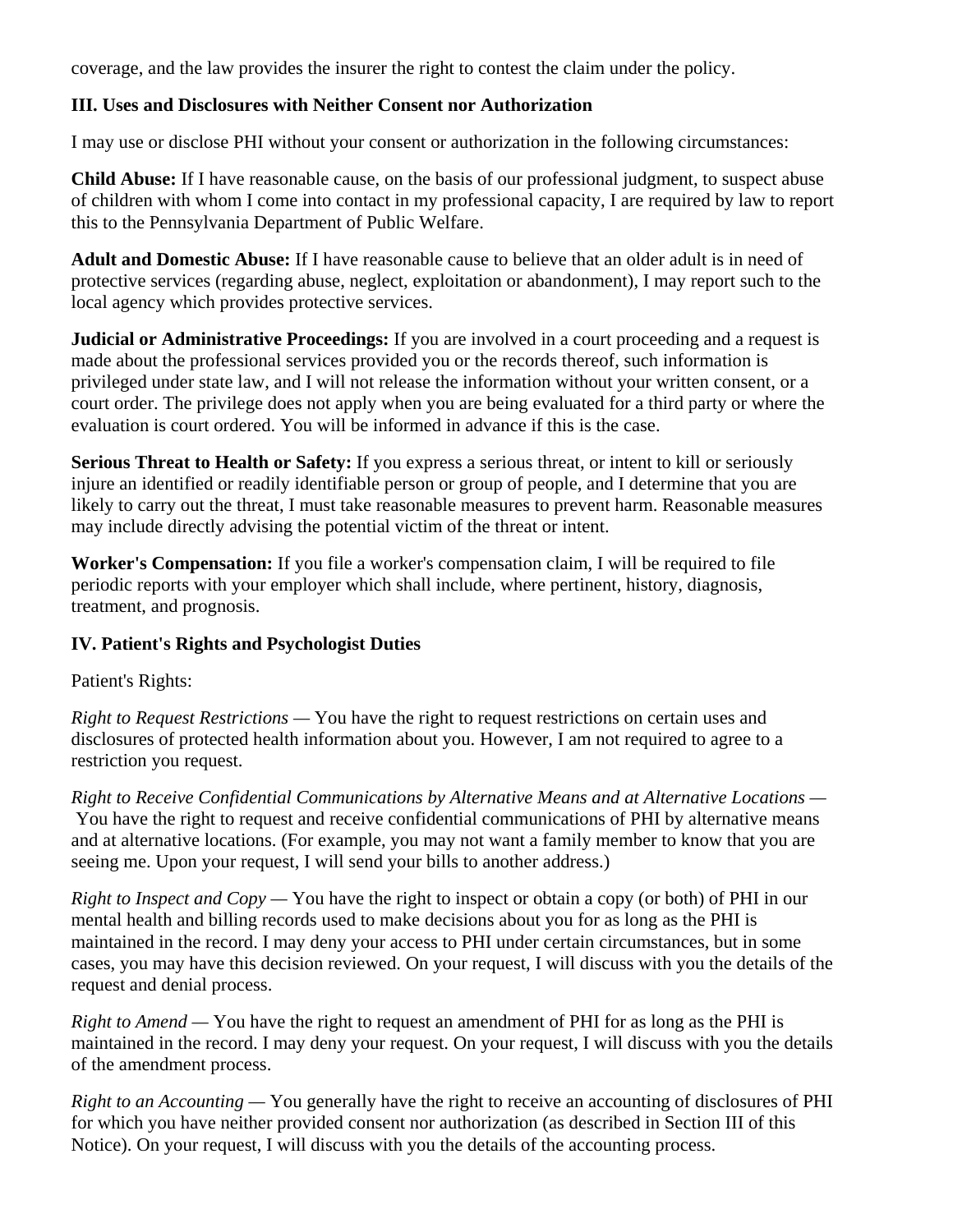*Right to a Paper Copy —* You have the right to obtain a paper copy of the notice upon request, even if you have agreed to receive the notice electronically.

Psychologist's Duties:

I am required by law to maintain the privacy of PHI and to provide you with a notice of legal duties and privacy practices with respect to PHI.

I reserve the right to change the privacy policies and practices described in this notice. Unless I notify you of such changes, however, I am required to abide by the terms currently in effect.

If I revise my policies and procedures, I will provide you with a revised notice by mail, and, if a current client, within the time of our next meeting.

#### **V. Questions and Complaints**

If you have questions about this notice, disagree with a decision I make about access to your records, or have other concerns about your privacy rights, I invite you to discuss this with me.

If you believe that your privacy rights have been violated and wish to file a complaint, you may send your written complaint to me for review.

You may also send a written complaint to the Secretary of the U.S. Department of Health and Human Services. The person listed above can provide you with the appropriate address upon request.

You have specific rights under the Privacy Rule. I will not retaliate against you for exercising your right to file a complaint.

#### **VI. Effective Date, Restrictions and Changes to Privacy Policy**

This notice will go into effect on May 1, 2013. I reserve the right to change the terms of this notice and to make the new notice provisions effective for all PHI that I maintain. I will provide you with a revised notice in person, or via mail or e-mail.

My signature below confirms that I have had the opportunity to read the Pennsylvania Notice Form concerning my privacy rights, and that I have been offered a copy.

\_\_\_\_\_\_\_\_\_\_\_\_\_\_\_\_\_\_\_\_\_\_\_\_\_\_\_\_\_\_\_\_\_\_\_\_\_\_\_\_\_\_\_\_\_\_\_\_\_\_\_\_ \_\_\_\_\_\_\_\_\_\_

\_\_\_\_\_\_\_\_\_\_\_\_\_\_\_\_\_\_\_\_\_\_\_\_\_\_\_\_\_\_\_\_\_\_\_\_\_\_\_\_\_\_\_\_\_\_\_ \_\_\_\_\_\_\_\_\_

**Client Signature Date Client Signature Date** 

**(AND Guardian if Client is under 14 yrs of age) Date**